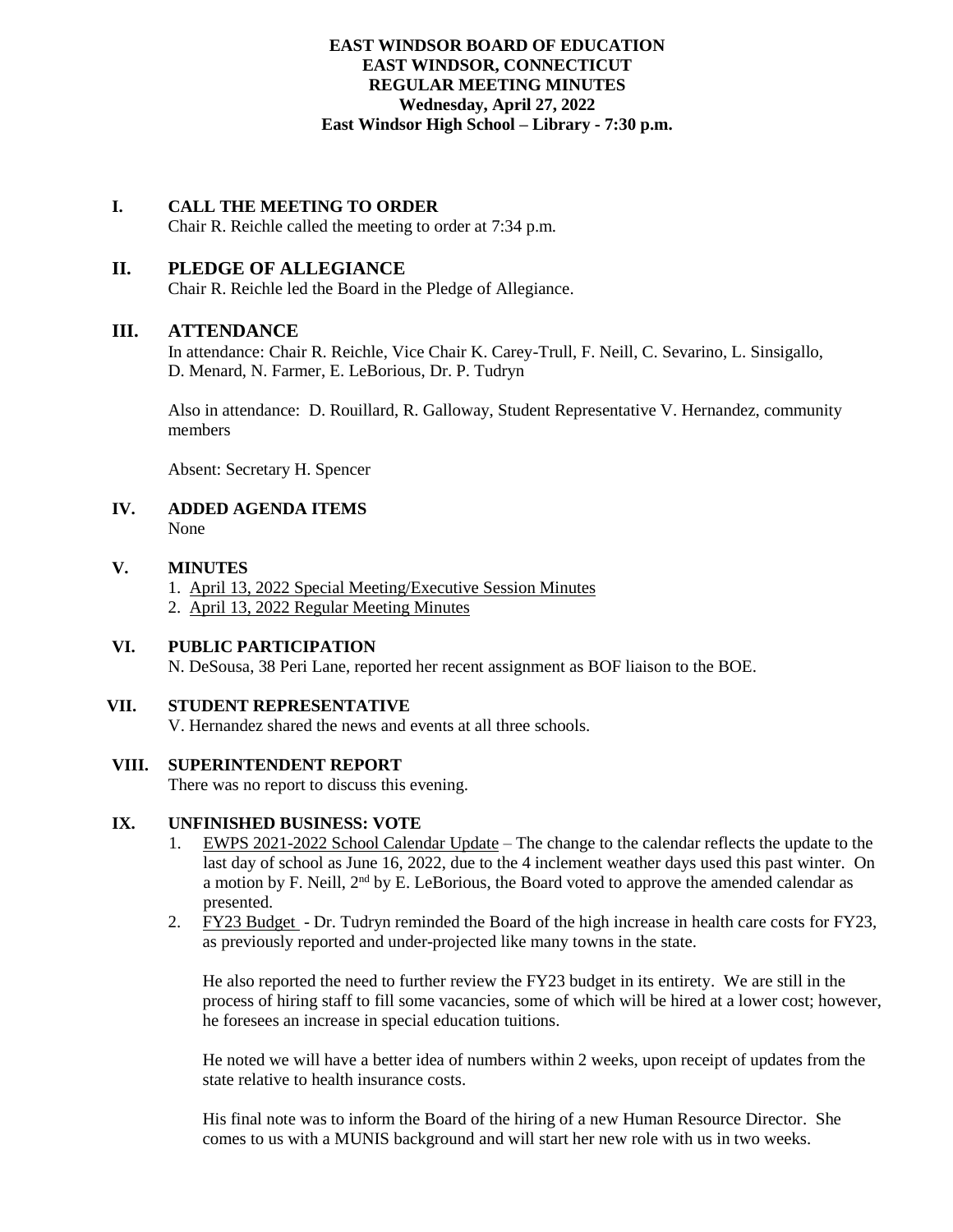# **X. UNFINISHED BUSINESS: DISCUSSION**

Re-Entry Update – Dr. P. Tudryn reported the following:

- State COVID numbers are rising
- Our numbers have been steady
- We had 9 cases before the April Break (including students & staff)
- We are becoming more "normal"
- Sports and after-school activities are up and running, as well as field trips
- Grade 12 and Grade 8 trips planned
- Prom has been approved for this year
- We are looking at the fall as a point parents/community may be allowed back in the buildings during the school day

# **XI. NEW BUSINESS: VOTE**

E-Rate Resolution – On a motion by K. Carey-Trull, 2<sup>nd</sup> by L. Sinsigallo, the Board voted to approve the Resolution for Schools and Libraries Universal Services (E-Rate) for 2022-2023. This resolution authorizes filing of the Form 471 applications for funding year 2022-2023 and the payment of the applicant's share upon approval of funding and receipt of services. The vote was unanimous.

#### **XII. NEW BUSINESS: DISCUSSION** None

# **XIII. LIAISONS' REPORTS**

D. Menard reported her participation at the April 26 BPR sub-committee meeting. She noted one of the policies for discussion will be further reviewed, one has been eliminated, and the hat policy is also on the list for further review. Dr. P. Tudryn noted correspondence was sent to the student informing him the policy would be under further review and an update would be provided to him after that time.

F. Neill reported her participation at the April 26 Pension Board meeting. The dollar amount has dropped, but we are still in a good place (just not as good as 3 months ago).

# **XIV. PUBLIC PARTICIPATION**

None

### **XV. MISCELLANEOUS**

Chair R. Reichle noted the need to set three or four dates for the Board to meet relative to the superintendent's evaluation. After discussion, it was the consensus of the Board to meet on May 26, 2022 at 6:30 p.m., June 9 at 6:30 p.m., and June 21 at 6:30 p.m.

F. Neill reminded the Board and community of the PTO Bingo fundraiser on April 29 at 6:30 p.m. at Scout Hall.

She also noted Girl Scout cookie sales are winding down.

Dr. P. Tudryn informed the Board 100 boxes of Girl Scout cookies were donated to EWMS for Teacher Appreciation Week.

His final note was that N. Caruso from CABE would be joining them in a Q&A special meeting/executive session workshop on May 11 at 5:30 p.m.